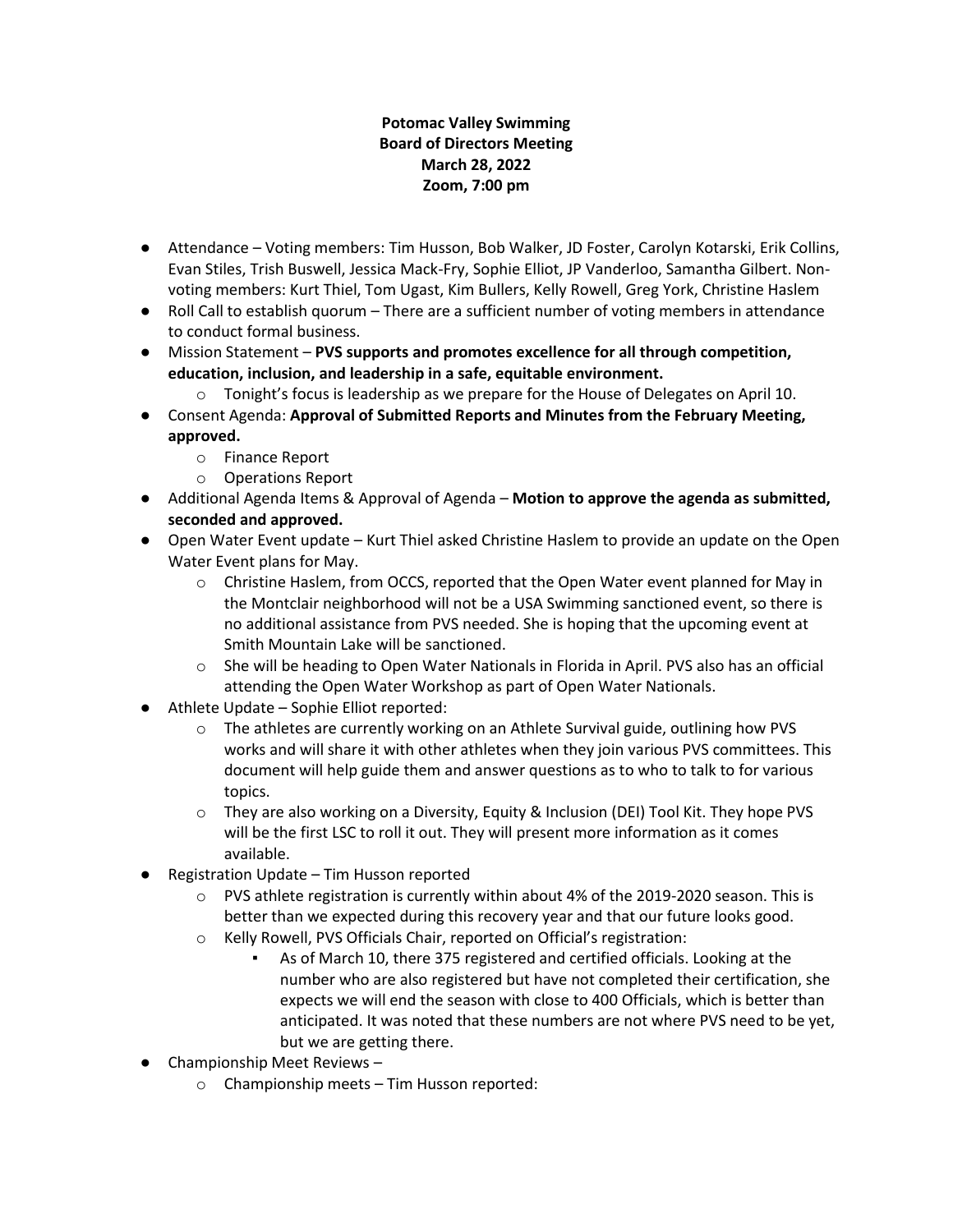- $\circ$  Spectators were allowed at the last minute. Parents were happy to be able to see their athletes swim in person, however, it resulted in fewer volunteers than the previous few meets.
- $\circ$  At Senior Champs, there were quite a few scratches from finals. Our Technical Planning subcommittee will take a look at this and how it impacts meets and how we should proceed at Championship meets going forward. We will also want to discuss how PVS Champ meets will best serve our athletes going forward. For many swimmers PVS Champs meets are not their season ending meets.
- $\circ$  JO's was slightly smaller than in recent years, but it is probably about the right size for this year in terms of deck crowding, timelines, etc.
- Budget Approval JD Foster presented the proposed budget. The Board will review and once approved it will be presented to the HOD on April 10.
	- $\circ$  Next year's budget will begin with this year's actuals and projections. Our athlete registration numbers are slightly higher than we had expected.
	- $\circ$  We will start the change in our accounting procedures this year, which means that some net income will be pushed into next year. This first year it will appear a little "off" due to the transitioning but will even out in the next year or two.
	- o Our expenses are about where we expected.
	- $\circ$  There is a projected \$12,000 operating deficit on roughly \$1M of income. We should end the year in good shape.
	- $\circ$  JD did add \$5,000 for conferences, per the General Chair's suggestion as well as a \$10,000 line item for the Athlete Mental Health Program. The rest of the programs and budget line items remain the same as in the past.
	- $\circ$  The Reserve Ratio looks to be hovering around the 80% range, which is right where we expect it to be.
	- o **Motion to approve the 2022-2023 Budget as proposed and prepared, to present to HOD, seconded and approved.** 
		- JD was thanked for his hard work and for making the budget easy for everyone to understand.
- HOD Planning 5:00 pm on Sunday, April 10
	- o The Meeting will be in person at Stone Ridge School in Bethesda, Maryland
		- There will be plenty of space for all to attend in the cafeteria.
		- Will the meeting be livestreamed? At this time, live streaming has not been planned. If added, it will be for participation, but voting will still be in person.
	- $\circ$  Elections: The nomination request has been sent out by the Governance Committee, as well as reminder. We are still looking for a few candidates.
		- Except for Operations Vice-Chair, all positions have incumbents that are eligible to run again.
	- $\circ$  Reports: Please prepare your end of year reports, all board members are asked to submit a written report and then during the meeting the highlights can be presented. Please email your reports to Tim for posting on the website no later than April 6.
- Technical Planning Subcommittee There is still a need for meet hosts for the LC Distance (Fairland on June 11-12) and the 13 & Over Champ meet (UMD on July 21-24). We have two hosts for each of the LC Open meets, we will likely keep the meet at 2 sites for this year.
- USA Swimming Spring Workshop Good group going to these meetings from PVS. We should have good information to bring back to the next Board Meeting.
- Marshal Training It was reported that USA Swimming is still working on the certification training and information.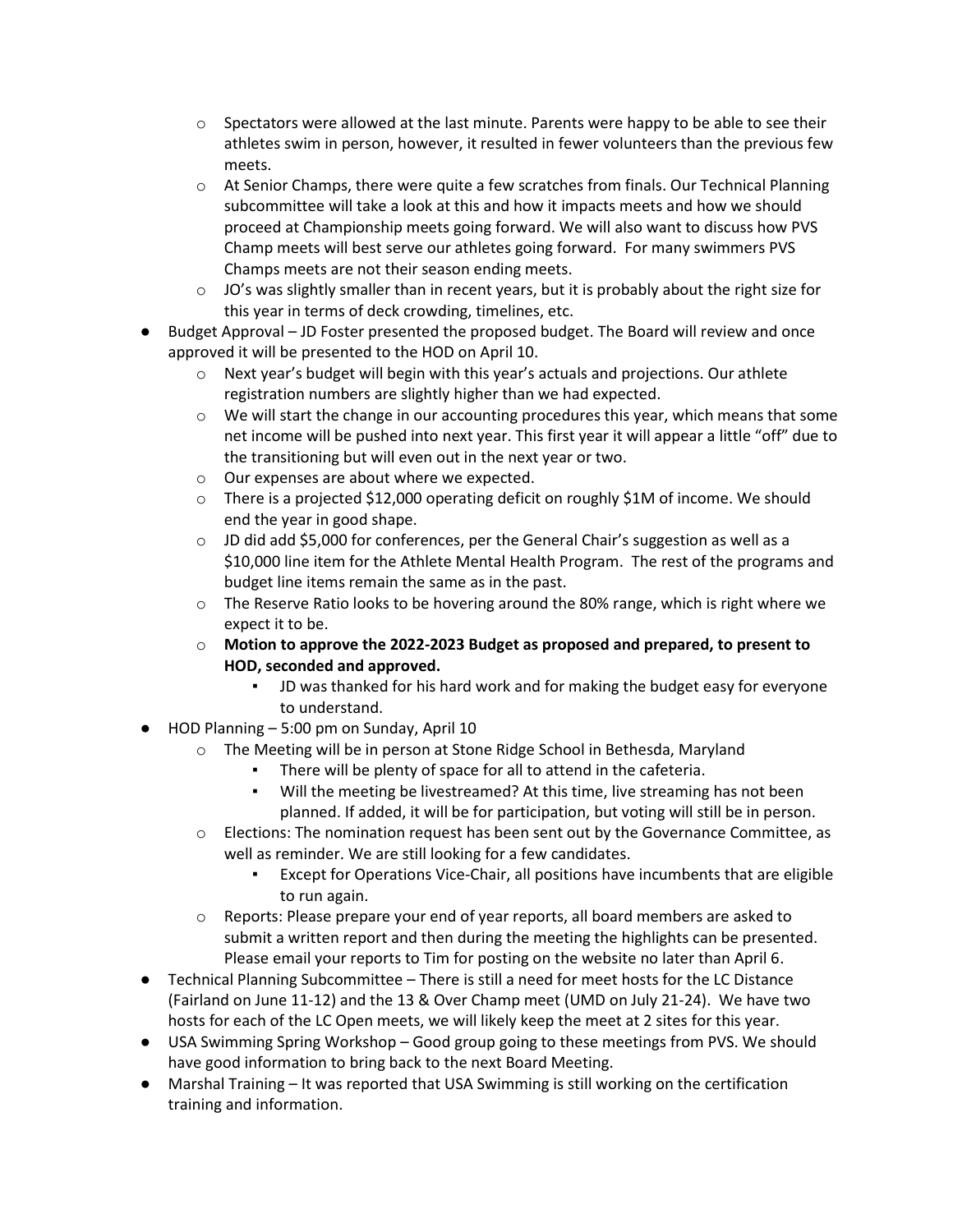- o There was a discussion regarding the importance and the difficulties of having marshals at our meets. It was suggested that we establish a "head marshal" to help relieve the pressure from Meet Referees. It was also noted that paid security may be needed at some of our larger venues/championship meets. There is a difference between marshaling on the deck and marshaling the spectators (making sure they are following the facility rules).
- Jr. Coaches Representative Trish Buswell reported there are 2 coaches interested and we will get the ballot sent out later this week.
- Next Scheduled Meeting: April 25, 2022
- The meeting was adjourned at 8:30 PM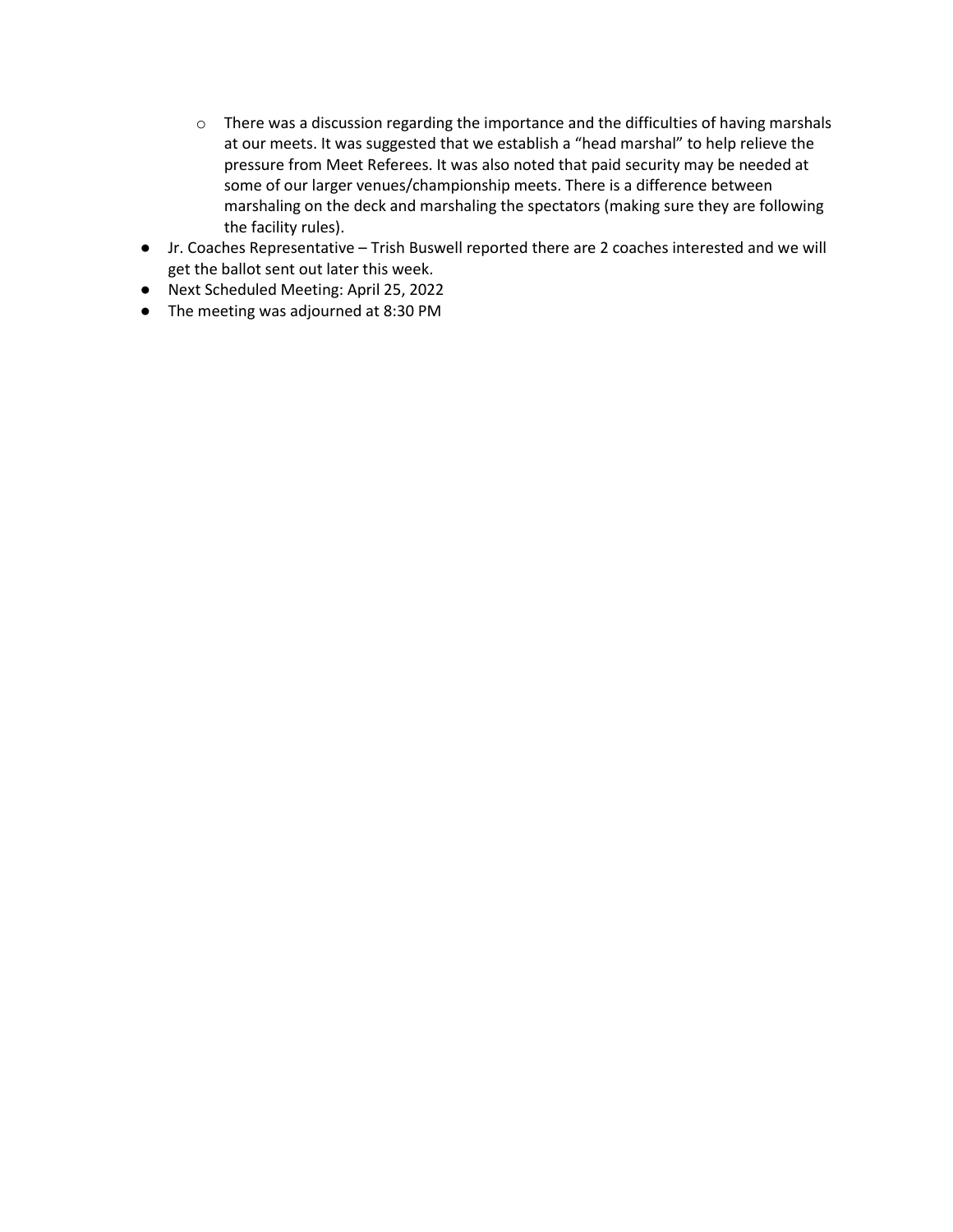

# **Potomac Valley Swimming Finance Report**

## **PVS 2022-2023 Budget and Discussion**

- 1) The 2021-2022 budget was developed under vastly greater uncertainty than normal, for obvious reasons. The proposed budget was also developed under exceptional uncertainty, though less so. Extra caution remains warranted. The budget and associated cash flow and reserve ratio analysis are attached.
- 2) The proposed budget assumes essentially pre-pandemic operations regarding registrations, swim meets, etc. Otherwise, it continues previous policies and practices, with three exceptions:
	- a. A \$5,000 increase in the budget for conferences, as requested by the General Chair.
	- b. A new program labeled "Athlete Wellness" is included to focus on athlete mental health, with a budget of \$10,000.
	- c. Adjustments to revenues reflect a recommended change in accounting practices, reducing reported current year revenues by \$65,223 and next year revenues by \$4,500. These adjustments only affect the timing of income recognition, not PVS cash flow or viability.
- 3) USA Swimming may announce a new policy regarding registering Marshalls with associated fee. The particulars are unknown, as is how PVS would respond viz-a-viz club support. Thus, this new policy is not reflected in the budget, but the Board and the House of Delegates should be aware the Board may adopt a related policy with budgetary consequences during the year.
- 4) Regarding income for the current year:
	- a. Projected registrations significantly exceed what was anticipated in the budget;
	- b. PVS meet income essentially matches the budget;
	- c. Splash fee income somewhat exceeds budget;
	- d. The projected miscellaneous income item reflects SBA forgiving of the second PPP loan;
	- e. The current net combined capital loss reflects circumstances as of the end of February and will likely change by the end of year.
- 5) Regarding expenses for the current year, variances from budget appear within normal ranges.
- 6) On net, the projections for the current year show a net operating deficit of just over \$12,000 on gross revenue of about \$1 million. This result compares to a budgeted net operating deficit of over \$24,000 on revenues of just under \$1 million.
- **7)** The coming year's budget shows a net operating surplus of about \$27,000 on revenues of nearly \$1.2 million.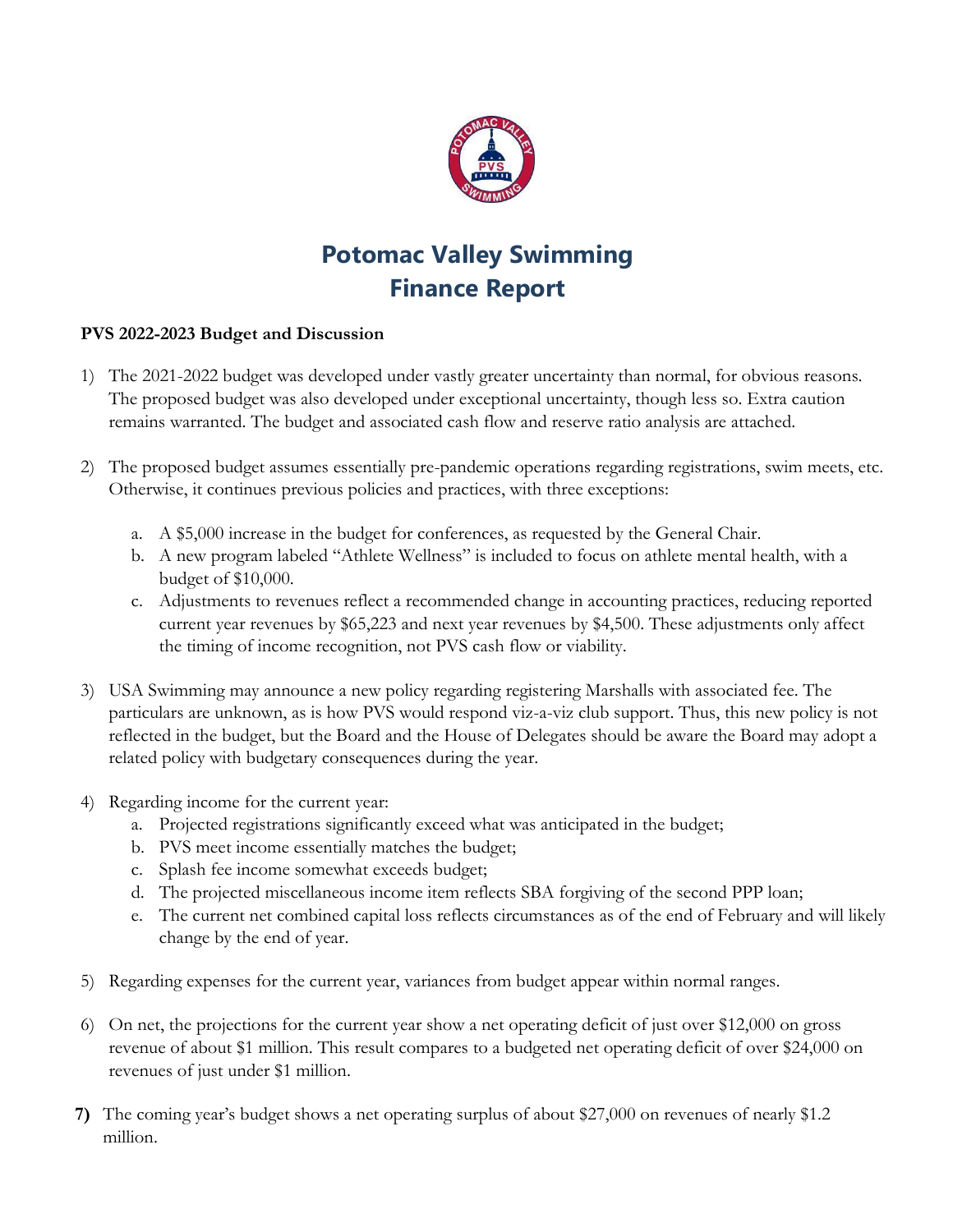**8)** The reserve ratio indicates an organization's financial strength by showing total cash and cash-equivalent assets compared to typical annual expenses. According to PVS Policies and Procedures, the PVS reserve ratio should fall between 60% and 100%. The reserve ratio projected for the current year is 84% and for next year is 78%.

Respectfully submitted,

J.D. Foster Vice Chair Finance Potomac Valley Swimming March 22, 2022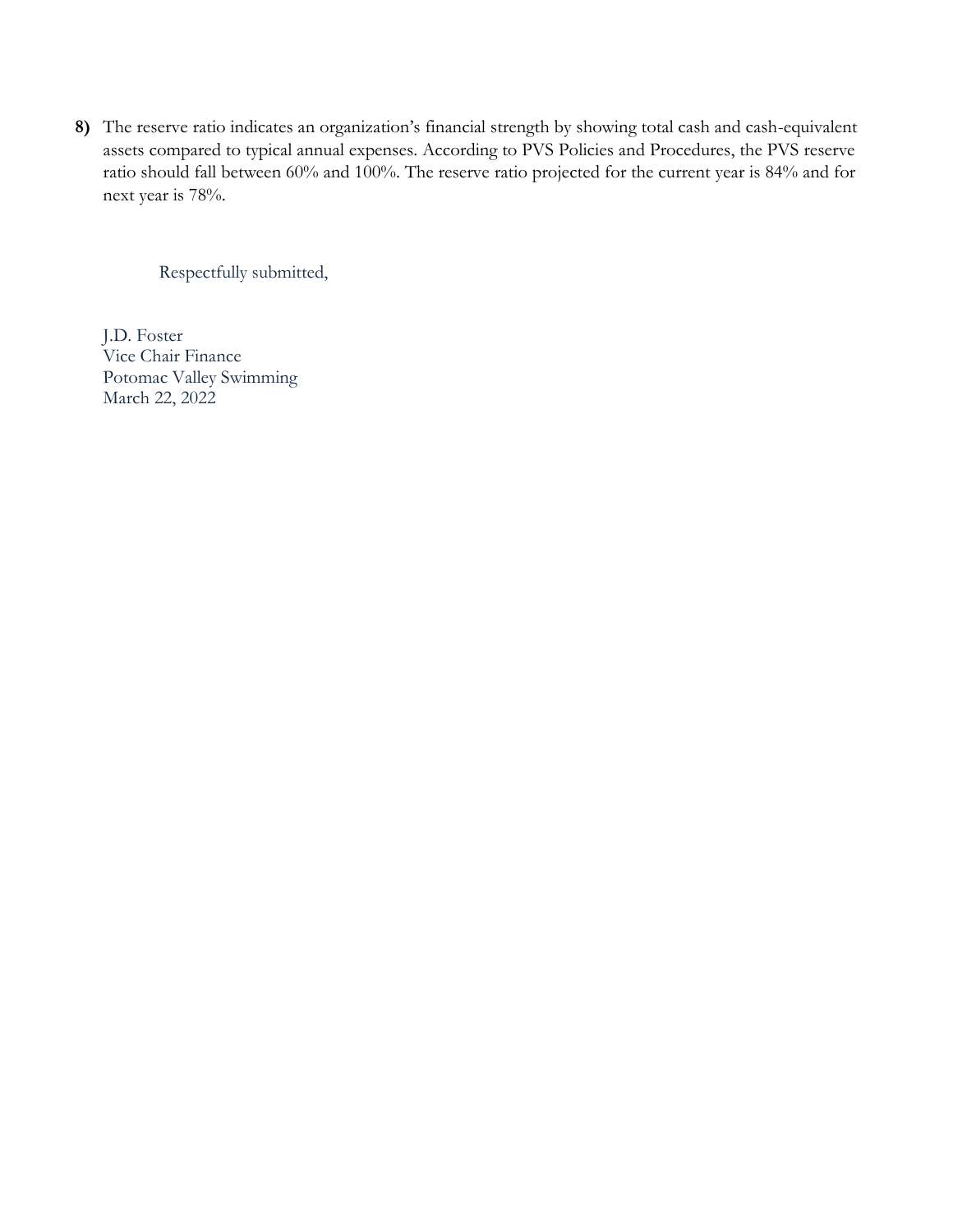| <b>Ordinary Income/Expense</b>   | December<br>2021 | <b>YTD</b>    |
|----------------------------------|------------------|---------------|
| Income                           |                  |               |
| Registration Income              |                  |               |
| Athletes Registration            | 170,474          | 994,724       |
| <b>USA</b> Swimming              | $-120,006$       | $-694,096$    |
| <b>Total Athletes</b>            | 50,468           | 300,028       |
| Non-Athletes Registration        | 9,174            | 36,828        |
| <b>USA</b> Swimming              | $-9,174$         | $-36,432$     |
| <b>Total Non-Athletes</b>        | $\overline{0}$   | 396           |
| Clubs Registration               | 2,600            | 3,000         |
| <b>USA</b> Swimming              | $-1,860$         | $-2,170$      |
| <b>Total Clubs</b>               | 780              | 930           |
| Carried into Next FY             | $-15,870$        | $-79,526$     |
| Carried from Past FY             | $\theta$         | 27,777        |
| <b>Total Registration Income</b> | 35,708           | 249,605       |
| <b>PVS</b> Meets                 |                  |               |
| Meet Entry Income                | $\overline{0}$   | 108,845       |
| Athlete Surcharge                | $\theta$         | 24,215        |
| <b>Total Meet Income</b>         | $\overline{0}$   | 132,975       |
| Splash Fees                      | 20,147           | 48,040        |
| <b>Investment Income</b>         | 313              | 1,851         |
| Cap Gain/Loss (Unrealized)       | 5,930            | $-1,594$      |
| Other Income                     | <u>27,050</u>    | <u>33,393</u> |
| <b>Total Income</b>              | 90,148           | 464,270       |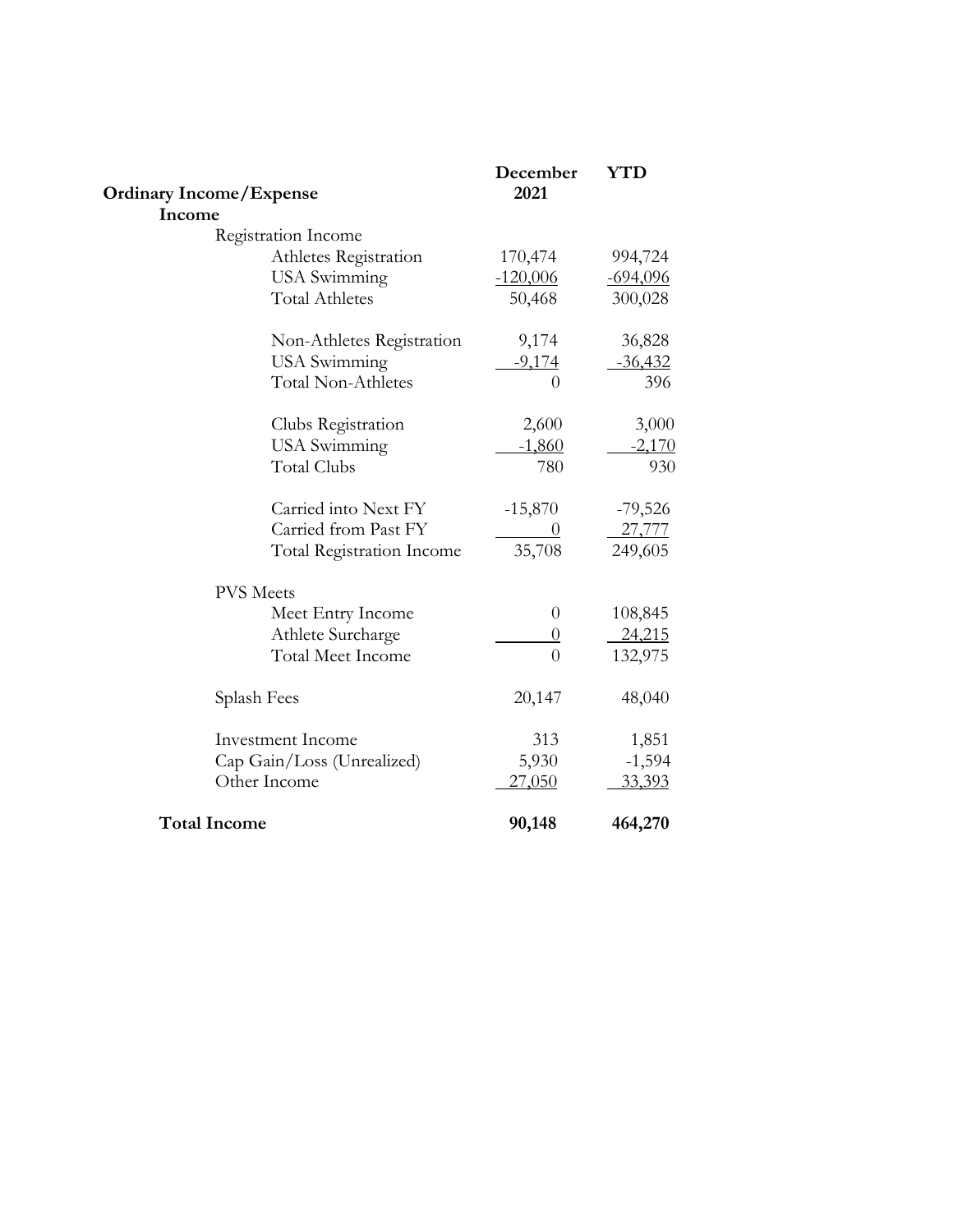|                            | December     |         |  |
|----------------------------|--------------|---------|--|
|                            | 2021         | YTD     |  |
| <b>Expense</b>             |              |         |  |
| <b>PVS</b> Meets           |              |         |  |
| Meet Management            | $\theta$     | 25,036  |  |
| Pool Rentals               | $\theta$     | 57,378  |  |
| Hospitality                | $\theta$     | 7,916   |  |
| Other                      | $\theta$     | 5,837   |  |
| <b>Total PVS Meets</b>     | $\Omega$     | 96,166  |  |
| Officials Support          | 16,094       | 16,518  |  |
| Athletes Assistance        | 21,700       | 21,700  |  |
| Employees' Salaries        | 7,833        | 37,904  |  |
| Payroll Taxes              | 599          | 2,890   |  |
| Miscellaneous Expenses     | <u>7,335</u> | 22,840  |  |
| <b>Total Expense</b>       | 53,694       | 198,028 |  |
| <b>Net Ordinary Income</b> | 36,454       | 266,242 |  |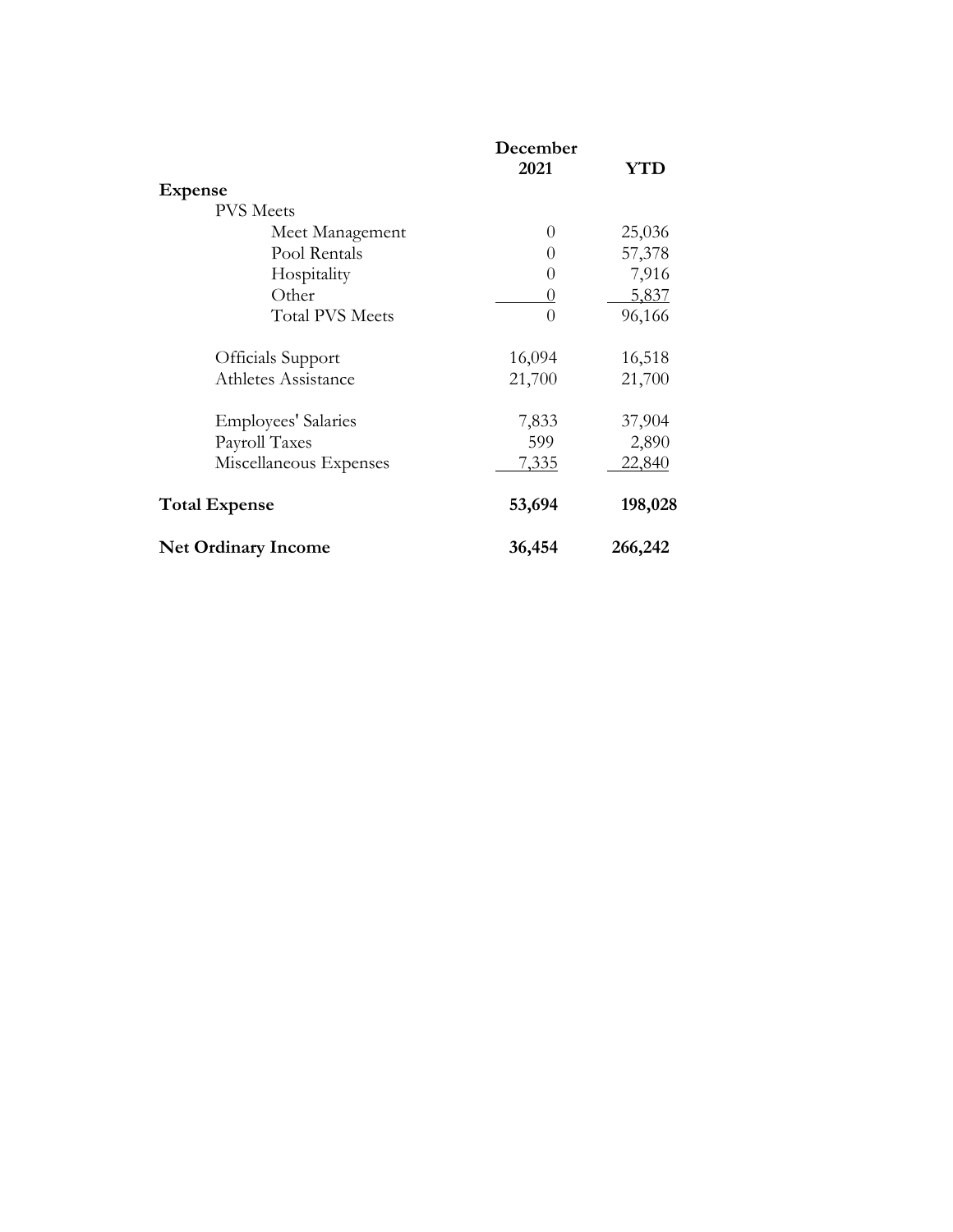| <b>Current Assets</b><br><b>Operating Funds</b> | 784,540   |
|-------------------------------------------------|-----------|
| <b>RBC</b> Account                              |           |
|                                                 | 442,147   |
| Total Checking/Investment                       | 1,226,687 |
| <b>Accounts Receivable</b>                      | 189,642   |
| <b>Other Current Assets</b>                     | 1,080     |
| <b>Total Current Assets</b>                     | 1,417,409 |
| Liabilities                                     |           |
| <b>Accounts Payable</b>                         |           |
| <b>USA</b> Swimming                             | 140,703   |
| Other                                           | 21,700    |
| Total                                           | 164,403   |
| Credit Cards                                    | 24,787    |
| Pre-Paid Registration Fees                      | 79,526    |
| <b>Total Current Liabilities</b>                | 268,716   |
| Equity                                          |           |
| Opening Balance                                 | 806,574   |
| <b>Unrestricted Net Assets</b>                  | 75,877    |
| Net Income                                      | 266,242   |
| Total Equity                                    | 1,148,693 |
| <b>Total Liabilities and Equity</b>             | 1,417,409 |